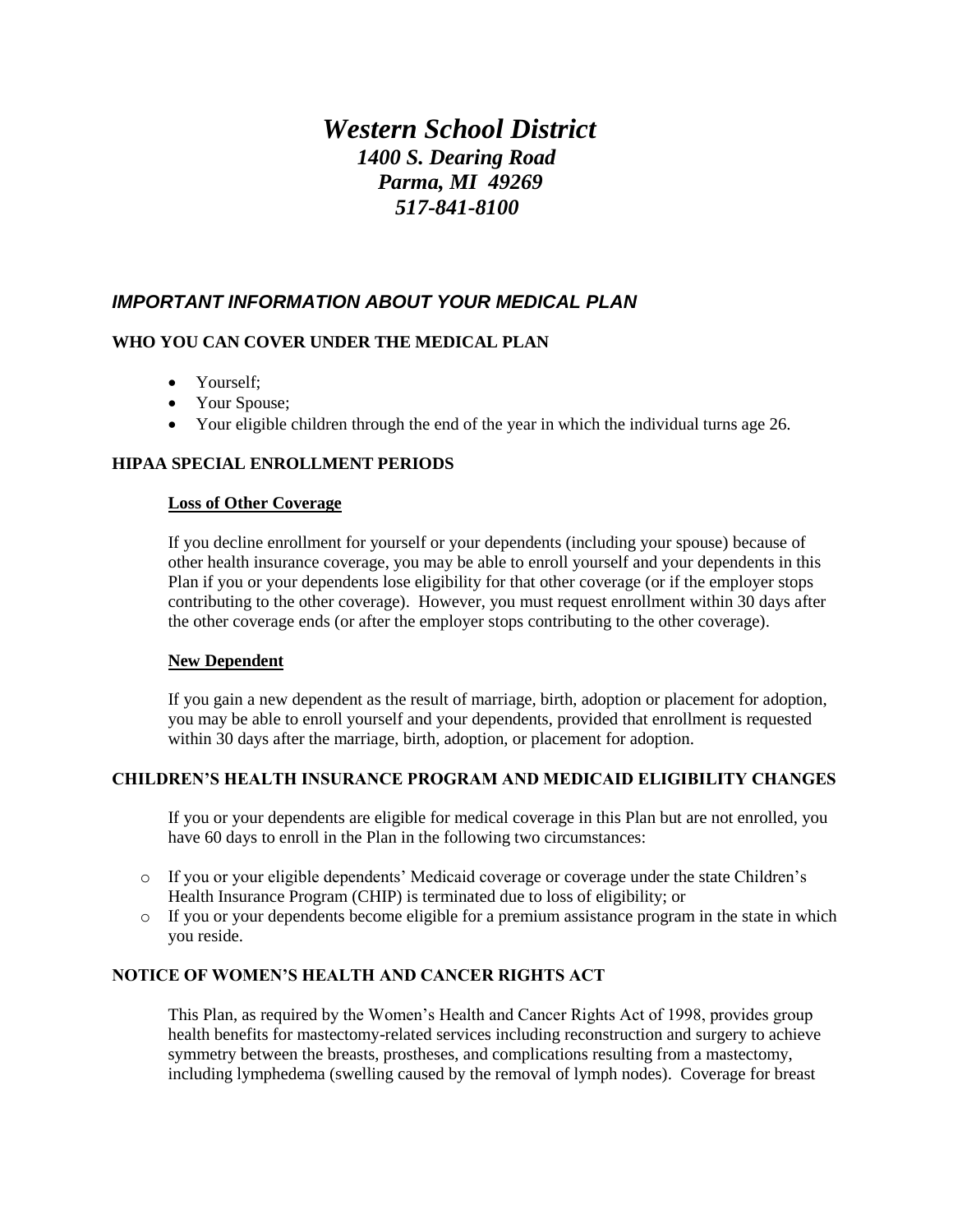reconstruction and related services will be subject to deductibles and coinsurance amounts that are consistent with those that apply to other benefits under the Plan.

#### **NEWBORNS AND MOTHERS HEALTH PROTECTION NOTICE**

Group health plans generally may not, under federal law, restrict benefits for any hospital length of stay for the mother or newborn child in connection with childbirth to less than 48 hours following a vaginal delivery or less than 96 hours following a cesarean section. However, federal law generally does not prohibit the mother's or newborn's attending health care provider, after consulting with the mother, from discharging the mother or newborn earlier than 48 hours (or 96 hours, if applicable). In any case, the Health Plan will not require a provider to obtain authorization from the Health Plan for prescribing a length of stay of 48 hours (or 96 hours, if applicable) or less.

## **NOTICE OF ELIGIBILITY FOR HEALTH PLAN RELATED TO MILITARY LEAVE**

If you take a military leave, the Uniformed Services Employment and Reemployment Rights Act (USERRA) provide the following rights:

- $\circ$  If you take a leave from your job to perform military service, you have the right to elect to continue your existing employer-based health plan coverage at your cost for you and your dependents for up to 24 months during your military service.
- $\circ$  If you don't elect to continue coverage during your military service, you have the right to be reinstated in the Plan when you are reemployed, without any additional waiting period or exclusions (e.g., pre-existing condition exclusions) except for service-connected illnesses or injuries.

The Plan Administrator can provide you with information about how to elect continuation coverage under USERRA.

#### **PATIENT PROTECTION NOTICES**

If the Plan provides for or requires the designation of a primary care provider, you have the right to designate any primary care provider who participates in our network and who is available to accept you or your family members. For information on how to select a primary care provider, and for a list of the participating primary care providers, contact the Plan Administrator. For children, you may designate a pediatrician as the primary care provider.

You do not need prior authorization from the Plan or from any other person (including a primary care provider) in order to obtain access to a health care professional in our network who specializes in obstetrics or gynecology. The health care professional, however, may be required to comply with certain procedures, including obtaining prior authorization for certain services, following a pre-approved treatment plan, or procedures for making referrals. For a list of participating health care professionals who specialize in obstetrics or gynecology, contact the Plan Administrator.

If you have a health emergency, you can go to any emergency room. You don't need to get approval from the plan first – even if the emergency room isn't in your plan's network. However, we do require you or your doctor to notify us of your visit after you go to the emergency room.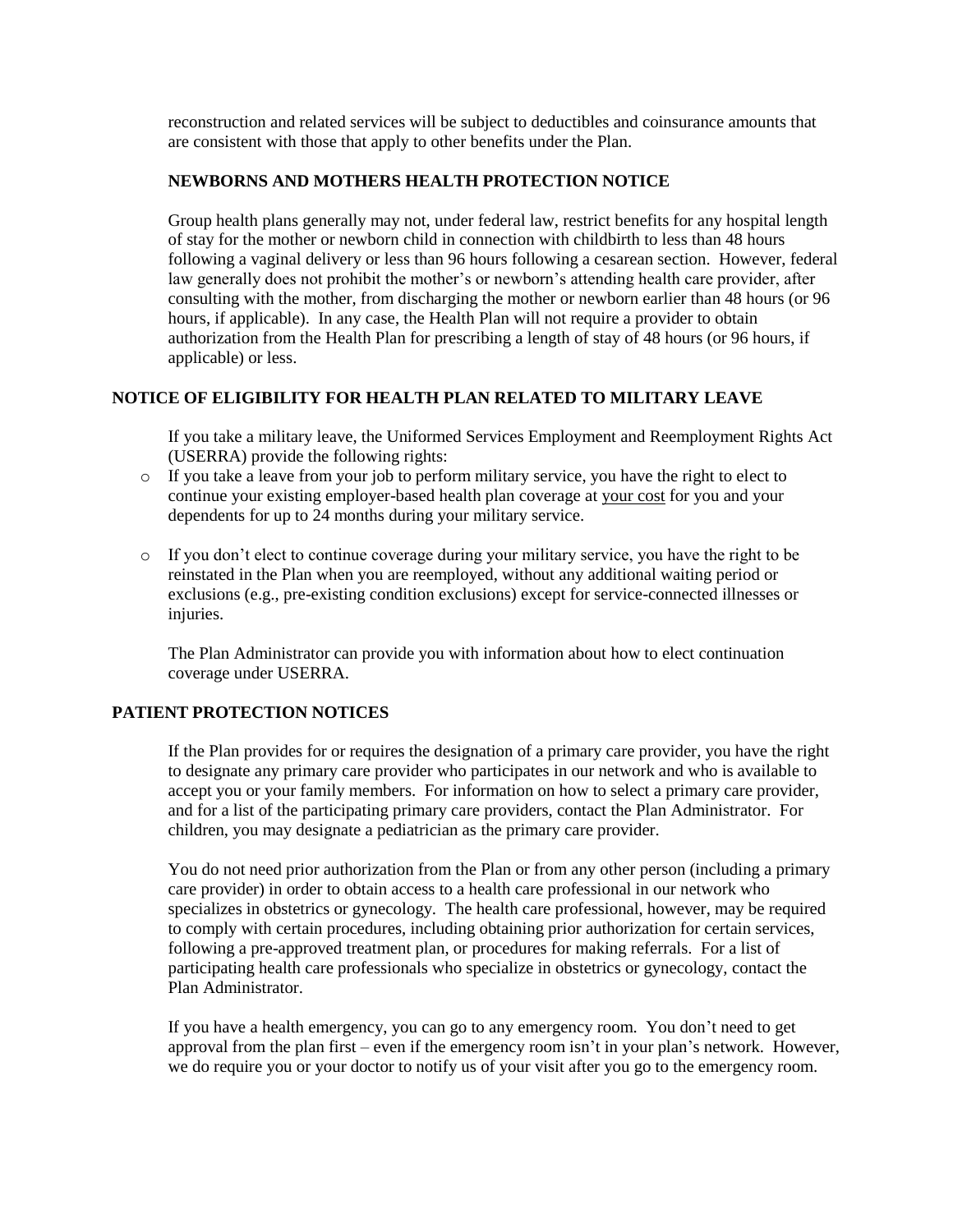Your plan covers both in-network and out-of-network emergency services. Your out-of-pocket costs are the same, but you may pay more for out-of-network care in other ways. For example, an out-of-network provider is allowed to bill you for some things that in-network providers can't bill you for.

#### **W-2 REPORTING**

The health care reform law requires some employers to report the cost of employer sponsored group health coverage. You may see this reported in Box 12 of your W-2 form. This is an employer reporting requirement only and it won't have an impact on your taxable income or require you to report it on your personal income taxes.

#### **HEALTH INSURANCE EXCHANGE**

Beginning in 2014, state/federal-run programs called "health insurance exchanges" will allow individuals and qualified small employers to comparison-shop for health insurance online. Plans in the exchange will have standard levels of benefits – for example, a "gold" plan will have certain features and a "silver" plan will have certain features. Subsidies will be available to lowincome people and small businesses that buy insurance through an exchange.

## **HIPAA NOTICE OF PRIVACY PRACTICES**

Your employer is committed to maintaining the privacy of protected health information for participants in the Plan. This is a reminder that in compliance with the privacy rules under the Health Insurance Portability and Accountability Act (HIPAA) a Notice of Privacy Practices is available to employees. This notice of Privacy Practices explains participants' rights and the Plan's legal duties with respect to protected health information (PHI) and how the Plan may use and disclose PHI. To obtain a copy or for further information regarding the issues covered by this Notice of Privacy Practices, please contact the Plan Administrator.

#### **NOTICE OF ELECTIVE ABORTION RIDER**

Effective March 13, 2014, the Abortion Insurance Option Opt-Out Act requires health plans to cover elective abortion services only through an optional rider purchased by the group at an added cost. As required under the new law, this notice is to inform you that elective abortion coverage continues to be a part of your benefit plan.

## **Please note the abortion coverage under this rider may be used by any covered dependent without notice to the employee participating in the plan.**

Elective abortions are defined by the Act.

Examples of elective abortions include those performed for the following reasons:

- Protect the health of the mother
- Birth defects of the fetus
- Pregnancy because of rape or incest
- Performed for any reason other than for medical reasons

**Note:** Elective abortions do not include the use of a drug or device intended as a contraceptive.